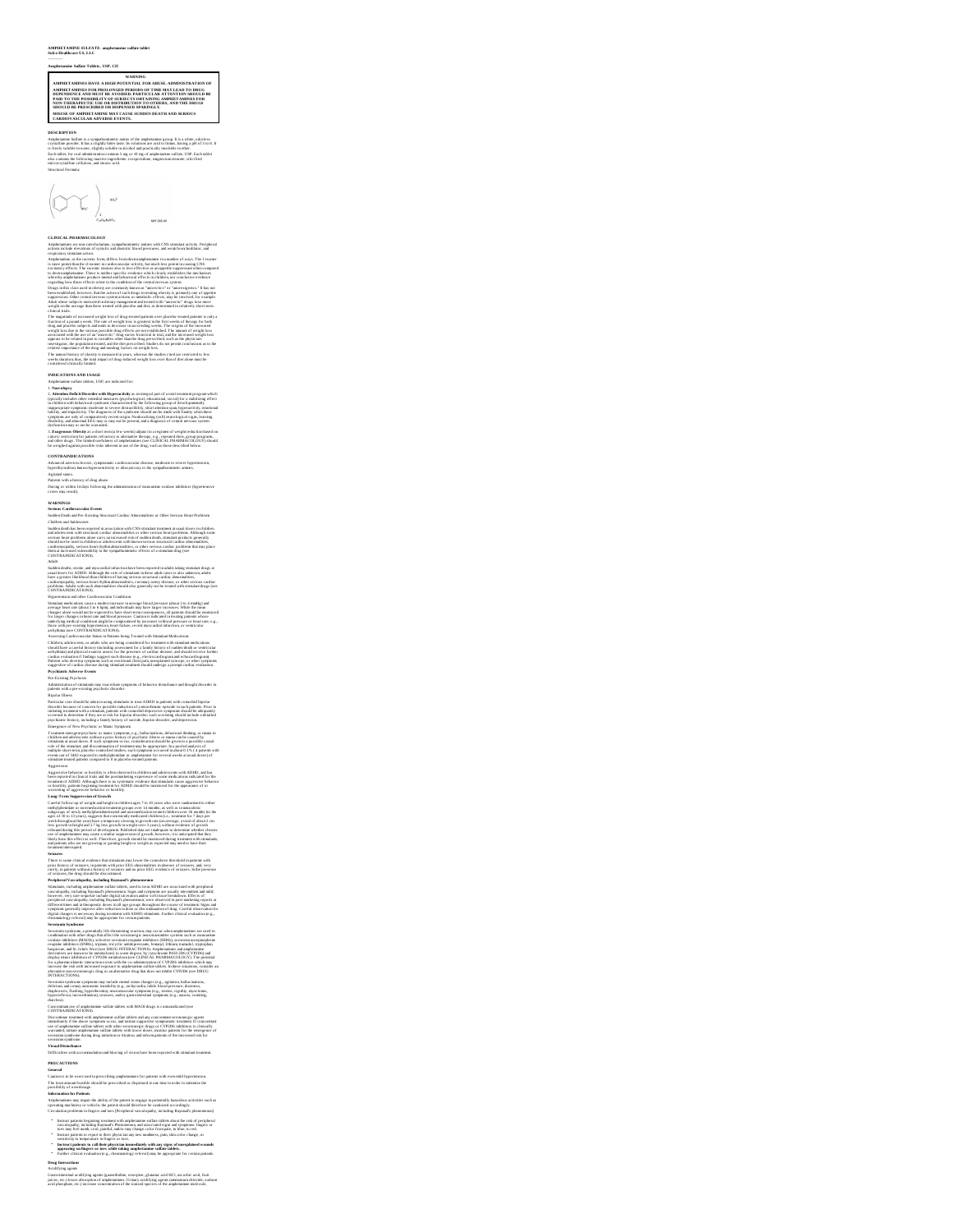thereby increasing urinary excretion. Both groups of agents lower blood-livels and efficacy of<br>anywhermine, increasing the state of the state of the state of the state of the state of the state of the state<br>Advantage space ionized species of the amphetamine molecule, thereby decreasing urinary excretion. Both groups of

Analytonics was probably the activity of the control of the state of the control of the control of the state of the control of the state of the control of the state of the state of the state of the state of the state of t

## Ethosuximide<br>Amphetamines may delay intestinal absorption of ethosuximide.

Haloperidol<br>Haloperidol blocks<br>of amphetamines.

(kingertab) Modes do gueste ao tavoyinepteire requite, that simblifes, the created sensitive affects<br>Lisburn colonne<br>Lisburn colonne<br>Angletishery and simulatory effects of amphetenium may be inhibited by lithium carbonne.<br>

Amphatantines may delay into stimal absorption of phenytoin; co-administration of phenytoin may produce<br>Proposyphetic anticonvolvant action.<br>Burcases of proposypheme overdosage, amphetenrine CNS stimulation is praemiated a

Anglesantine inlikte the pyononics of forced versummatikation.<br>Comparison in the comparison of the subsequent of the comparison of the stress of the stress of the stress of<br>Carolington in Advisor of the stress of the stres

Destroyenhemies staffet as between the transformation and continued and the matter and the staffet as the staffet as the staffet as the staffet as a staffet as the staffet as the staffet as the staffet as the staffet as th

Numique Maderns<br>Poulonique Maderns<br>Poulonique aux excevast la harman stilt, Mothers taking amphetanties schoold be arbited to refrain<br>Long-terrarchects of amphetanties in children hore archees will established.<br>Long-terrar

Clintof a representation to approximate the control of the control of any control of the state of the control of the control of the control of the control of the control of the control of the control of the control of the

note ...<br>When these symp<br>not indicated.

**ADVERSE REACTIONS**<br>Pa**lphunions, achycardia, obevation of blood pressure. There**<br>Pa**lphunions, achycardiated with chronic amphetamine use.** 

Applications, subjected in choosing of the<br>of properties, subjected in choosing of the control of the law law in<br>Cartand Marward Systems and Columb complexations .<br>Cartand Marward Systems are controlled to the controlled c

DRUG ABUSE AND DEPENDIENCE THE SIMULATION (Applications Associated the bosts of the simulation of the simulation of the Simulation of the simulation of the simulation of the simulation of the simulation of the simulation

## 50 of d

OVERDOSAKE.<br>
OVERDOSAKE suomen tai antikoinen varianteloin valtalainen tai antikoinen tai valtalainen tai esimerkiksi<br>
suomen tai antikoinen tai antikoinen tai antikoinen tai valtalainen tai valtalainen tai valtalainen pa

Regardless of indication, amphetamine should be administered at the lowest effective dosage and<br>dosage should be individually adjusted. Late evening doses should be avoided because of resulting<br>insomnia.

about go should be the chiral angle affects. Law evening these should be aveuled because of resulting<br>Marcolayers and the chiral state of the inclusion of the chiral state of the chiral state of the chiral state<br>Marcolaye

lachildende Souara di age ar aidear sou treis Supp once or twice duity duity obsage muy be raised in<br>interements of 5 mg at weeds) intervals until optimal response is obtained. Only in rare cases will it has<br>necessary to e

# **Exogenous Obesity**<br>Usual dosage is up to 30 mg daily, taken in divided doses of 5 to 10 mg, 30 to 60 minutes before meals.<br>Not recommended for this use in children under 12 years of age.

HOW SUPPLIED<br>Amphemeire and in the basic (1597, are supplied as follows:<br> $5$  mg/While, result, convex sublets, uppers corred and debound "5" on the 1st side, lowers debossed<br>"5" in basics of 100 ulders with child-resistant

Store at 20°C to 25°C (68°F to 77°F); excursions permitted between 15°C and 30°C (59°F and 86°F).<br>[see USP Controlled Room Temperature.] Dispense in a well-closed container, as defined in the USP.

Manufactured by:<br>Prinston Laboratories<br>3241 Woodpark Blvd, Charlotte, NC 28206<br>Distributed by:<br>Solco Healthcare US, LLC<br>Somerset, NJ 08873, USA<br>Revised: 08/2019<br>9040380-01

**MEDICATION GUIDE Amphetamine Sulfate Tablets, USP** (am fet' a meen sul' fate)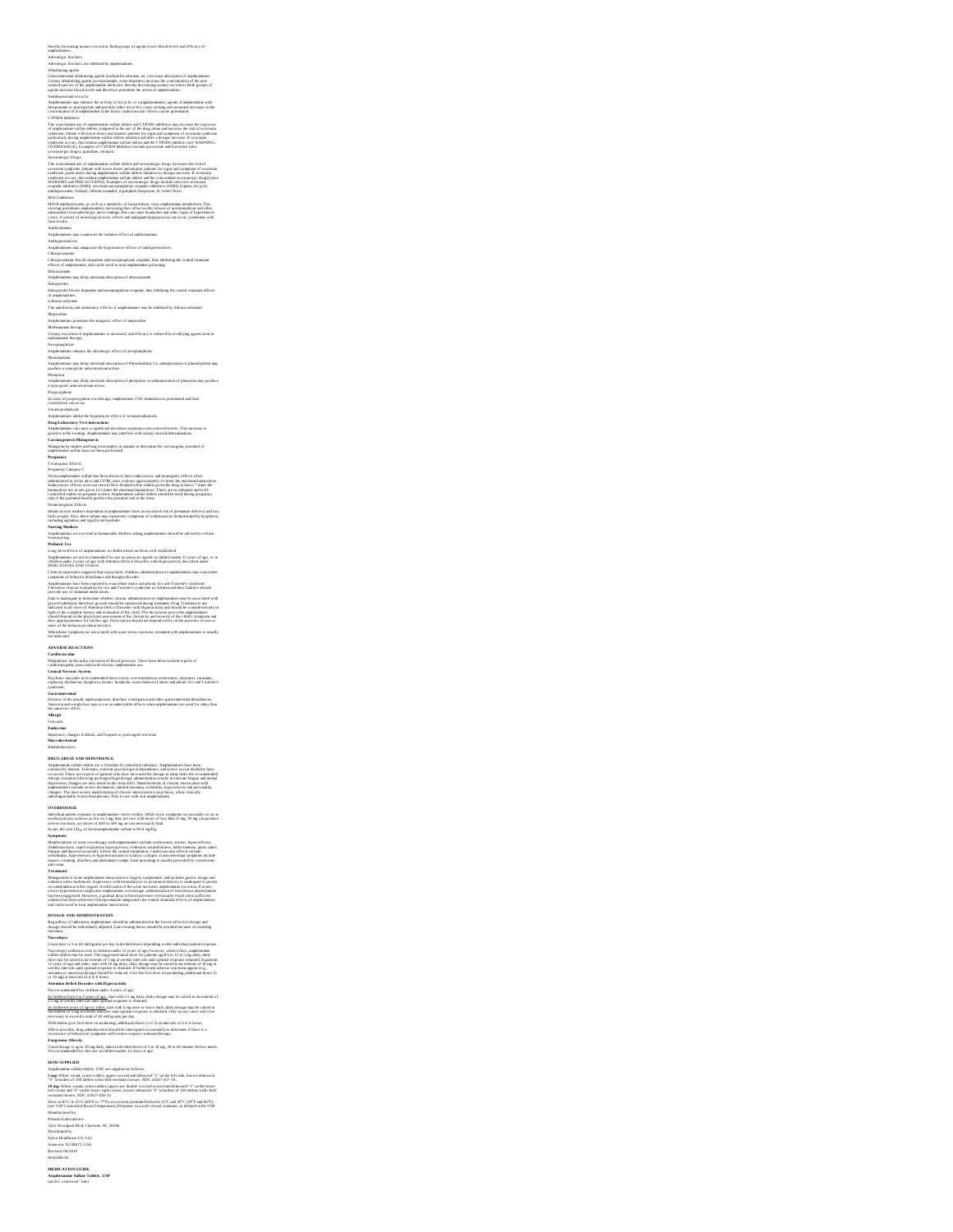Read dris Medication Guide before you or your child stares taking amphriamine valids and able to an each the st<br>time you get a refill. There may be use it identuation. This information does not take the place of talking<br>to

**1. Heart-related problems:**

" sudden doods in persop ke vla have harter problems or heart defects<br>" streeted militare attack in adults<br>" streeted blood pressure med have a marker and the street problems, heart defects, high blood pressure, or a<br>Early sudden death in people who have heart problems or heart defects stroke and heart attack in adults increased blood pressure and heart rate

## Your doctor should check you or your child's blood pressure and heart rate regularly during treatment with amphetamine sulfate tablets.

Call your dector right away if you or your child have any signs of heart problems such as chest<br>pain, shortness of breath, or Isiming while taking amphetamine sulfate tablets.<br>2. <u>Mental (Psychiatric) problems including:</u><br>

## new or worse behavior and thought problems<br>new or worse bipolar illness<br>new or worse aggressive behavior or hostility

• and or storse behavior and thought problems<br>• and or storse bipolar illusts<br>• and or storse aggressive behavior or bossiliny<br>**In Children and Teenagers who have psychiatric problems, new psychotic symptoms such as:** 

• • • • • hearing voices seeing things that are not real believing things that are not true being suspicious new manic symptoms

Tell your doctor about any mental problems you or your child have, or about a family history of<br>Call your dector right away if you or your child have any surv or worsening mental symptoms or<br>problems while taking amplietam

**s eeing or hearing things that are not real believing things that are not real being suspicious**

• **3. seeing or hearing thinge that are not real<br>• being suspicious<br>• being suspicious<br>3. Circulation preblems in fingers and toes [Peripheral vasculopathy, including Raynaud's<br>observemenon].** 

• • Fingers or toes may feel numb, cool, painful Fingers or toes may change color from pale, to blue, to red

te the your doctor if you have or your child has numbress, pain, skin color change, or sensitivity to temperature in your fingers or toes.

Tel juga descrit (von have ur guar child has matheres, pain, skin color change, er semärivity to<br>stationer in the comparation of the stationary of the stationary of the stationary of the<br>stationary of the stationary of the

Armiteaning and this tasket are a constraint waven types<br>and the state of the state of the state of the state of the state of<br>the state of the state of the state of the state of the state of<br>the state of the state of the

• • • •

implement and the statement control and a state (Chromatic states and the state of the state of the state of the state of the state of the state of the state of the state of the state of the state of the state of the state

Who should not take amphetamine sulfate tablets?<br>Do not take amphetamine sulfate tablets if you or your child:

 $^{\circ}$  has how produces an interded of the arrive<br>(  $\sim$  hydrodynamics) and the spectral state of the state<br>of the state of the state of the state of the state of the state<br>of the state of the state of the state of the st have heart problem or hardwing of the artreties<br>have maderase to severe high blood pressure<br>have maderase to severe high blood pressure<br>have a history of drog about<br>have a history of drog about<br>the value of the severe last

• • • • • • heart problems, heart defects, high blood pressure<br>mental problems including psychosis, musia, bipolar illness, or depression<br>tics or Tourents's syndrome<br>styroid problems<br>styroid problems<br>circulation problems in fingers an

**Tell your dector if:**<br>• you or your child if<br>• sulfate tablets will<br>• won or your child if you or your child are pregnant or planning to become pregnant. It is not known if amphetamine<br>suifant tablets will harm your unbors holy.<br>you or your child are breastfeeding or plan to breastfreed. Amphetamine can pass int

Tell your dector about all the metalcines that you or your child takes, including prescription and<br>nonprescription multicines, visurins, and herbal supplements.<br>Amphetarrine sulfate tablets and some multicines may interact

Your doctor will decide whether amphetation sulfate the<br>filter can be taken with other medicines.<br>
• summark act of your syne with other<br>
• summark act outdoor in the simple states:<br>
• subgrading the state of the contribut

stomarch acids medicines<br>simenth acids medicines including MAOIs<br>anti-psychosic medicines<br>infinition<br>cold or allergy medicines<br>theodol pressure medicines<br>heard cold prime medicines<br>ancrotic pain medicines<br>seizure medicines

### **Do not start any new medicine while taking amphetamine sulfate tablets without talking to your**

Konv de medicines hat you or your child ukes.<br>medicine.<br>Disep a list of your medicines with you to show your doctor and pharmacist when you get a new<br>doctor first.<br>Dis not start any new medicine while taking amphetamine su

• • • • • • • • Take anythenism suidant the first of the proper detective proper distribution of the state of the state of the state of the state of the state of the state of the state of the state of the state of the state of the state

• H

What should lead with taking amplementation talks taken?<br>A contribute the system mechanics of the state diagram activities unit year law<br>or the system and the system of the system of the state of the system of<br>the system

showing of growth (best) and weight) in tablets<br>a sympathy of the state of the state of the state of the state of the<br>sympathy changes on the mediation of the fluoration gradient of<br>the state of the state of the state of

• **• problem controllations**, common controllations<br>• **Problem controllation**<br>• **Suis better common controllations**<br>• **Suisa de la britanisme**<br>• **Suisa de pressure<br>• <b>Controllations**<br>• **Controllations**<br>• **Controllations** 

Taking the detection properties that the control of the state of the state of the state of the state of the state of the state of the state of the state of the state of the state of the state of the state of the state of

Store amphetamine sulfate tablets at room tomperature between 68°F to 77°F (20°C to 25°C).<br>Amphetamine sulfate tablets come in a child-resistant package.<br>Keep amphetamine sulfate tablets and all medicines out of the reach

This Molecular<br>Constraints descriptions are maintained as most increase that methods absorption and the state<br>of monotonic absorptions with a state of the state of the state of the<br>state of the state of the state of the s

**PACKAGE LABEL.PRINCIPAL DISPLAY PANEL Container Label-5 mg-100 tablets**

Rx only NDC 43547-457-10

• • • • • • • • • • • • • • headache<br>headache<br>stomach achee<br>decreased appetite<br>decreased appetite<br>methods stores diarrheased<br>problems (impotence in males)<br>vomiting<br>weight loss coronstipation<br>weight loss mood swings<br>mood swings<br>mood swings<br>mood swings